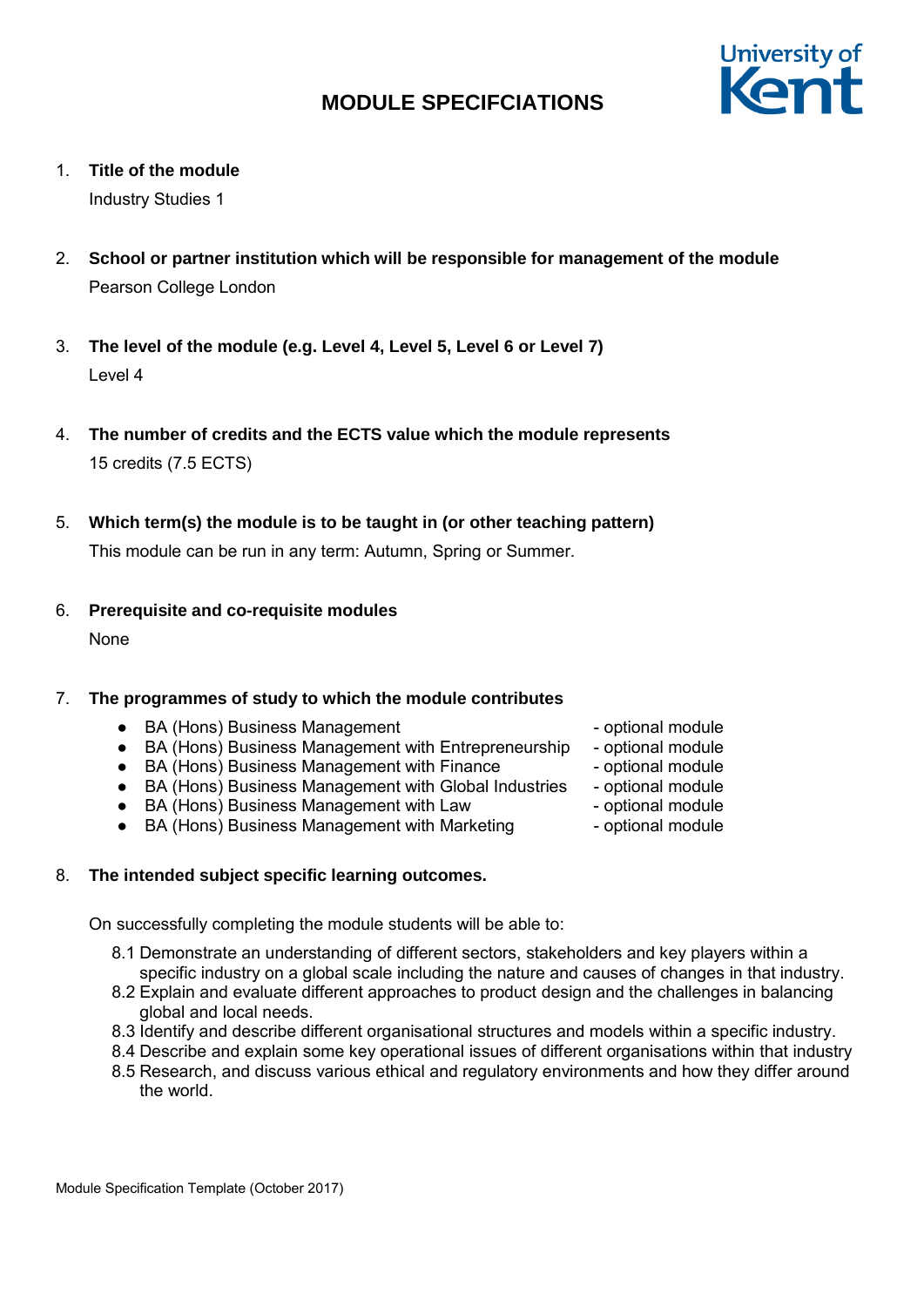

#### 9. **The intended generic learning outcomes.**

*On successfully completing the module students will be able to:*

9.1 Communicate qualitative and quantitative information and ideas accurately and reliably with structured and coherent arguments

9.2 Demonstrate an ability to exercise personal responsibility

### 10. **A synopsis of the curriculum**

### *Module Aims*

The module aims to provide an overview of the industry, including its historical and economic development, the consumer needs it aims to fulfil, key players and stakeholders, contemporary issues and possible future developments.

Overall, this module aims to provide students with a knowledge and understanding of the main developments currently taking shape in the industry being studied. The module will explore the industry in detail, with the student expected to contribute in identifying, explaining and debating the latest trends, innovations and challenges currently being faced.

## *Overview of syllabus*

1. Overview of the industry;

## *Part 1 People and products*

- 2. Meeting the needs of people on a global scale
- 3. Product design theories and approaches

#### *Part 2 Issues in operations and logistics*

- 4. Distribution channels and supply chains
- 5. Operations, logistics and the role of technology

#### *Part 3 Social, regulatory and ethical contexts and challenges*

- 6. Sustainable consumption and growth models
- 7. Regulatory and ethical contexts and managing a global reputation

#### *Part 4 Leadership and strategic challenges faced by the industry*

- 8. The role of innovation and change
- 9. Developing and implementing strategies globally
- 10. Planning for the future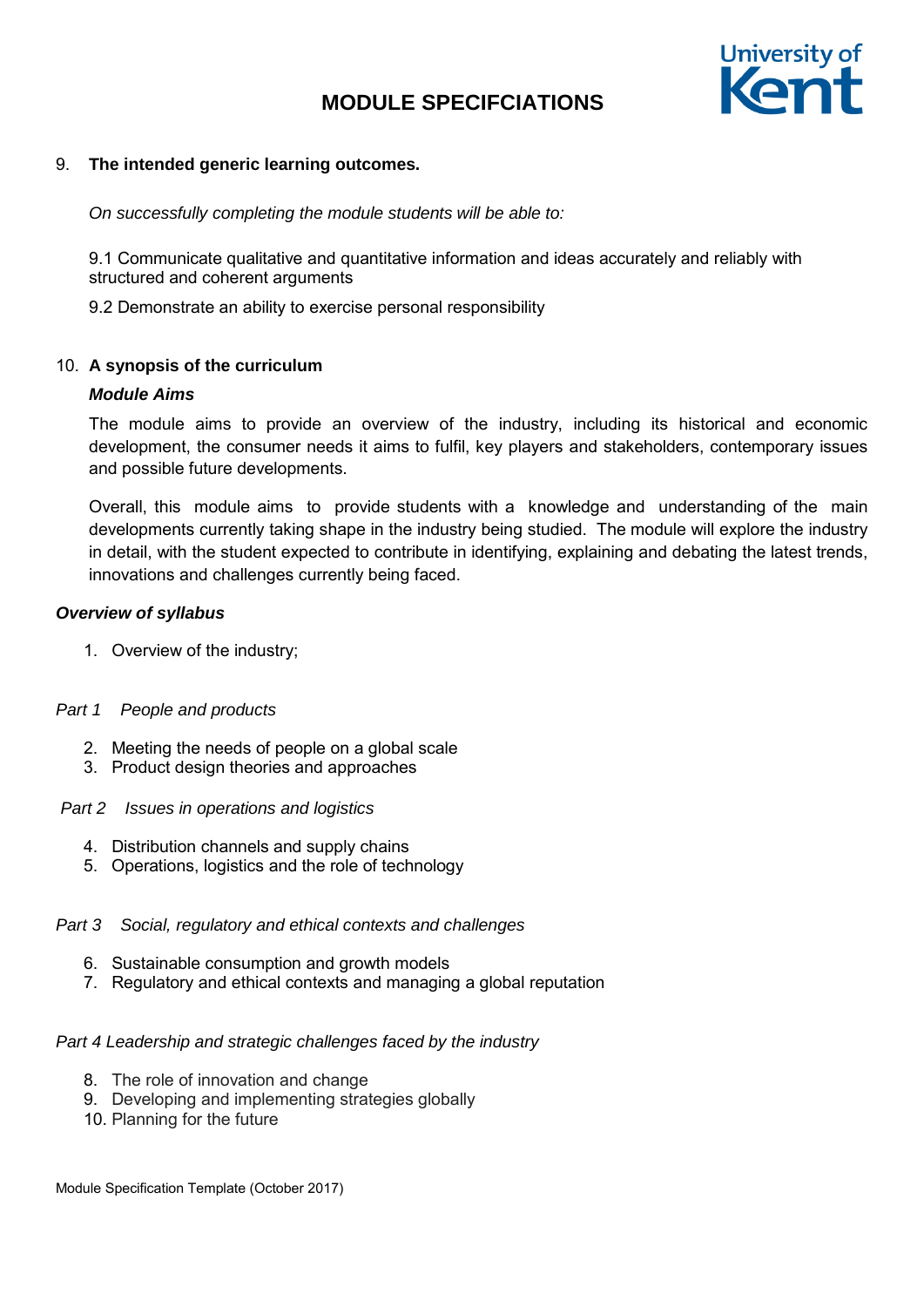

## 11. **Reading List (Indicative list, current at time of publication. Reading lists will be published annually)**

- International Business Global Edition, 7/E by Ricky Griffin and Michael Pustay
- International Business 14/E by John Daniels, Lee Radebaugh and Daniel Sullivan
- Corporate Responsibility: Governance, Compliance and Ethics in a Sustainable Environment 2/E by Tom Cannon
- Operations Management: Producing Goods and Services by David Waters FT Press
- Corporate Responsibility: Governance, Compliance and Ethics in a Sustainable Environment 2/E by Tom Cannon
- Operations Management: Producing Goods and Services by David Waters FT Press
- Exploring and Conceptualizing International Business Ethics. (2015). Enderle, G. Journal Of Business Ethics, 127, 4, pp. 723-735
- Think Global, Act Local? Think Again. (2013). Cabrera, A, & Unruh, G. People & Strategy, 36, 3, pp. 5-6

## 12. **Learning and Teaching methods**

For full details please see the teaching and learning strategy in the programme specification. Students can study this module in the interactive classes model or the mentored independent model. Those on the former will typically experience one lecture and one seminar each week, as well as a one day workshop during the term.

| Scheduled Hours:          | 25  |
|---------------------------|-----|
| <b>Placement Hours:</b>   | 00  |
| Independent Study Hours:  | 125 |
| <b>Total Study Hours:</b> | 150 |

## 13. **Assessment methods.**

## **13.1 Main assessment methods**

This module will be assessed by:

- a coursework of a maximum of 1800 words or equivalent (75% of overall grade), which will typically be in the form of a report for an industry trade journal; and
- a 15 minute individual presentation (25% of overall grade) based on a defined industry issue or problem, which will take place after week 6 of the module.

A student must pass the *coursework* element of assessment to pass the module.

## **13.2 Reassessment methods**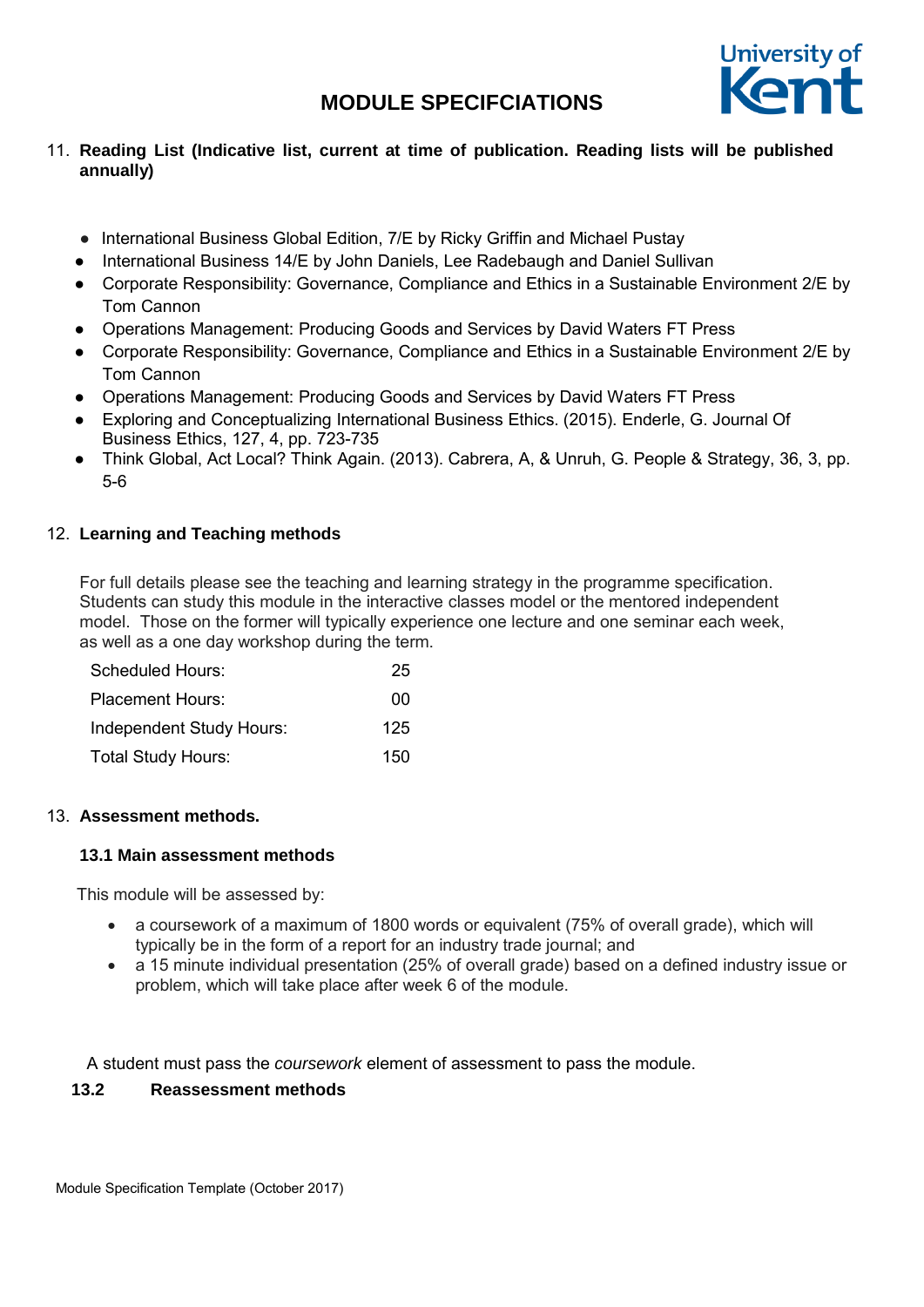

14. **Map of Module Learning Outcomes (sections 8 & 9) to Learning and Teaching Methods (section12) and methods of Assessment (section 13)** 

| <b>Module</b><br>learning<br>outcome |                           | 8.1 | 8.2 | 8.3                       | 8.4                       | 8.5 | 9.1                       | 9.2 |
|--------------------------------------|---------------------------|-----|-----|---------------------------|---------------------------|-----|---------------------------|-----|
| Learning/<br>teaching<br>method      | <b>Hours</b><br>allocated |     |     |                           |                           |     |                           |     |
| <b>Private Study</b>                 | 125                       |     |     |                           |                           |     |                           |     |
| Lectures                             | 10                        | X   | X   | $\boldsymbol{\mathsf{X}}$ | $\boldsymbol{\mathsf{X}}$ | X   | $\boldsymbol{\mathsf{X}}$ |     |
| Seminars                             | 15                        | X   | X   | $\boldsymbol{\mathsf{X}}$ | $\boldsymbol{\mathsf{X}}$ | X   | $\boldsymbol{\mathsf{X}}$ |     |
| <b>Assessment</b><br>method          |                           |     |     |                           |                           |     |                           |     |
| Presentation<br>$(25%$ grade)        |                           |     |     |                           |                           | X   | X                         | X   |
| Coursework<br>$(75%$ grade)          |                           | X   | X   | X                         | X                         | X   | X                         | X   |

#### 15. **Inclusive module design**

The Collaborative Partner recognises and has embedded the expectations of current equality legislation, by ensuring that the module is as accessible as possible by design. Additional alternative arrangements for students with Inclusive Learning Plans (ILPs)/ declared disabilities will be made on an individual basis, in consultation with the relevant policies and support services.

The inclusive practices in the guidance (see Annex B Appendix A) have been considered in order to support all students in the following areas:

a) Accessible resources and curriculum

b) Learning, teaching and assessment methods

## 16. **Campus(es) or Centre(s) where module will be delivered:**

Pearson College London

## 17. **Internationalisation**

Students undertaking Industry Studies are expected to take account of regional and international developments in completing a literature review relevant to the industries they investigate in their assessment and study on the module. Overall, they should show engagement with the latest work and research relevant to those industries and their operation within a global context.